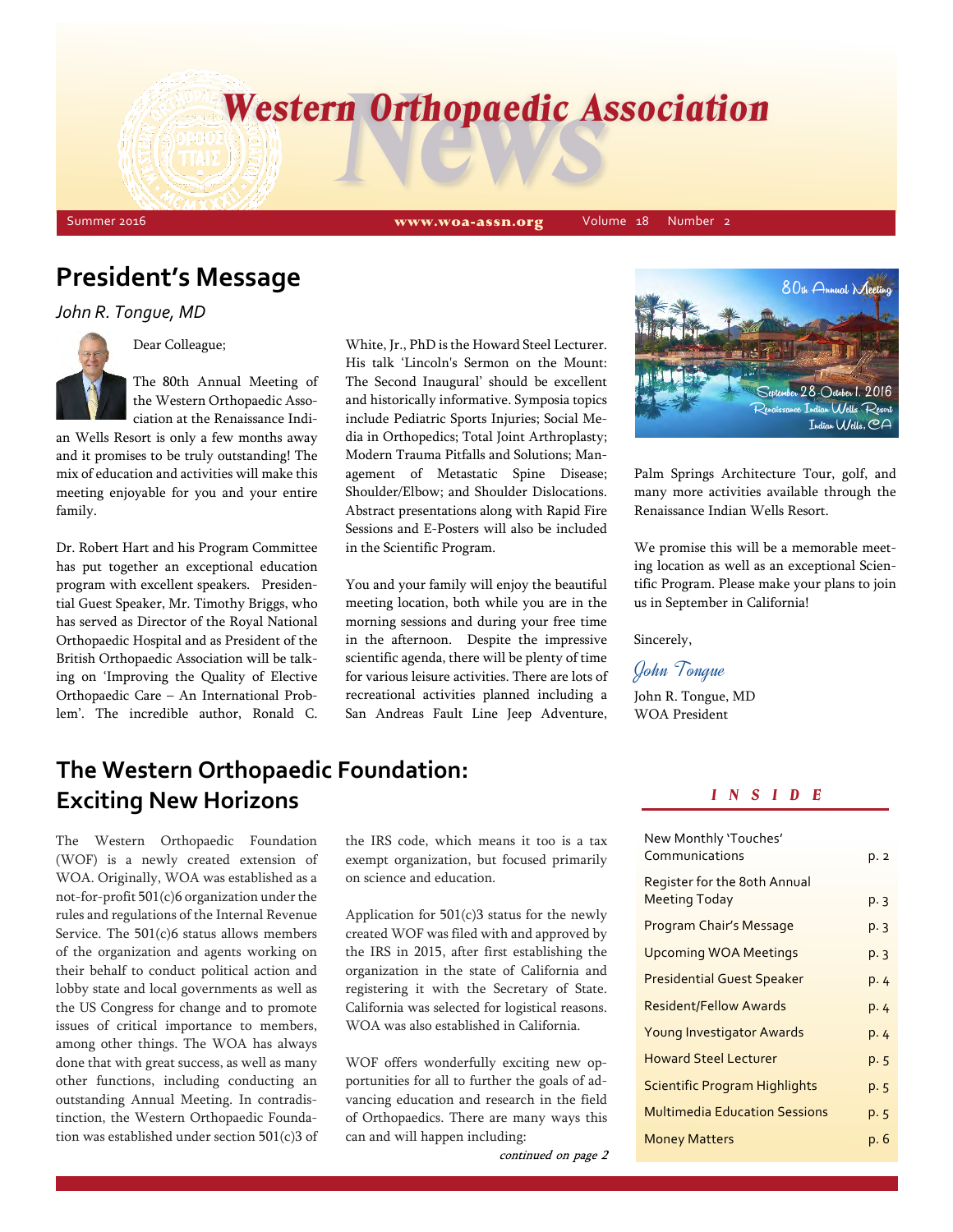Curbside Consults

### *WOA 2015-2016 Board of Directors*

President John R. Tongue, MD Tualatin, OR

**First Vice President** Robert R. Slater, Jr., MD Folsom, CA

**Second Vice President** Brian A. Jewett, MD Eugene, OR

**Past President** Paul C. Collins, MD Boise, ID

Secretary Basil R. Besh, MD Fremont, CA

**Treasurer** Nitin N. Bhatia, MD Orange, CA

Members at Large Patrick J. Halpin, MD Olympia, WA

Jay R. Lieberman, MD Los Angeles, CA

Milton L. "Chip" Routt, Jr., MD Houston, TX

**Junior Members** 

Jonathan T. Bravman, MD Golden, CO

David H. Chafey, III, MD Albuquerque, NM

Jeffrey E. Krygier, MD San Jose, CA

James Van den Bogaerde, MD Sacramento, CA

Managing Director (Ex Officio) Lawrence R. Housman, MD Tucson, AZ

**BOC Representative (Ex Officio)** Bryan S. Moon, MD Houston, TX

Program Chair (Ex Officio) Robert A. Hart, MD Portland, OR



# **New Monthly 'Touches' Communications**

In an effort to increase communication with the membership, WOA will be sending frequent 'Touches' emails to everyone. These messages will include short, interesting, timely topics with hyperlink references, written by members of the association. 'Touches' topics will be brief, so everyone can quickly open and read. Selected authors will be recognized, and each edition will also be included on our WOA website.

# **Western Orthopaedic Foundation** continued

- 1. WOF will be the repository of the funds for the named research awards currently in place and which are given to the winning residents/fellow who present the best papers at the WOA Annual Meeting: The Harold and Nancy Willingham Award, The Lloyd Taylor Award, the Vernon Thompson Award, and the Sanford and Darlene Anzel Award.
- 2. Currently, there are 3 Young Investigator Awards (for junior faculty) and 3 additional "WOA" Resident/Fellow Awards funded by general funds from WOA. Each of these generically named awards present an opportunity for interested members to establish an award named in honor of themselves or in honor of someone special. All interested members are encouraged to call for details and discuss ways this can work for all.
- 3. The WOF will announce opportunities in the future for members, family members of members and the general

public to make contributions directly to the Foundation, which are tax-deductible to the extent allowed by law. Those donations will then allow WOF to expand the number and scope of awards given to reward outstanding, first-rate research presented at WOA meetings, as well as to sponsor grants for new research yet to be done.

4. WOF will soon have in place methods and mechanisms for industry partners to contribute to the success of research scientists throughout the region, financially or through in-kind donations of materials and lab courses.

Stay tuned for further information and announcements about ways in which the Western Orthopaedic Foundation is working hard to promote the science and art of our profession. If you or someone you know is interested in learning more now or in contributing to the success of this new venture, please call and let us know how we can make that happen to suit your needs and wishes.

## *The WOA Mission*

The Mission of the Western Orthopaedic Association is to promote high quality ethical care for musculoskeletal patients in the western region of the United States by providing educational programs, fostering collegiality and supporting professional development among its members and physicians-intraining, and by influencing health care policy.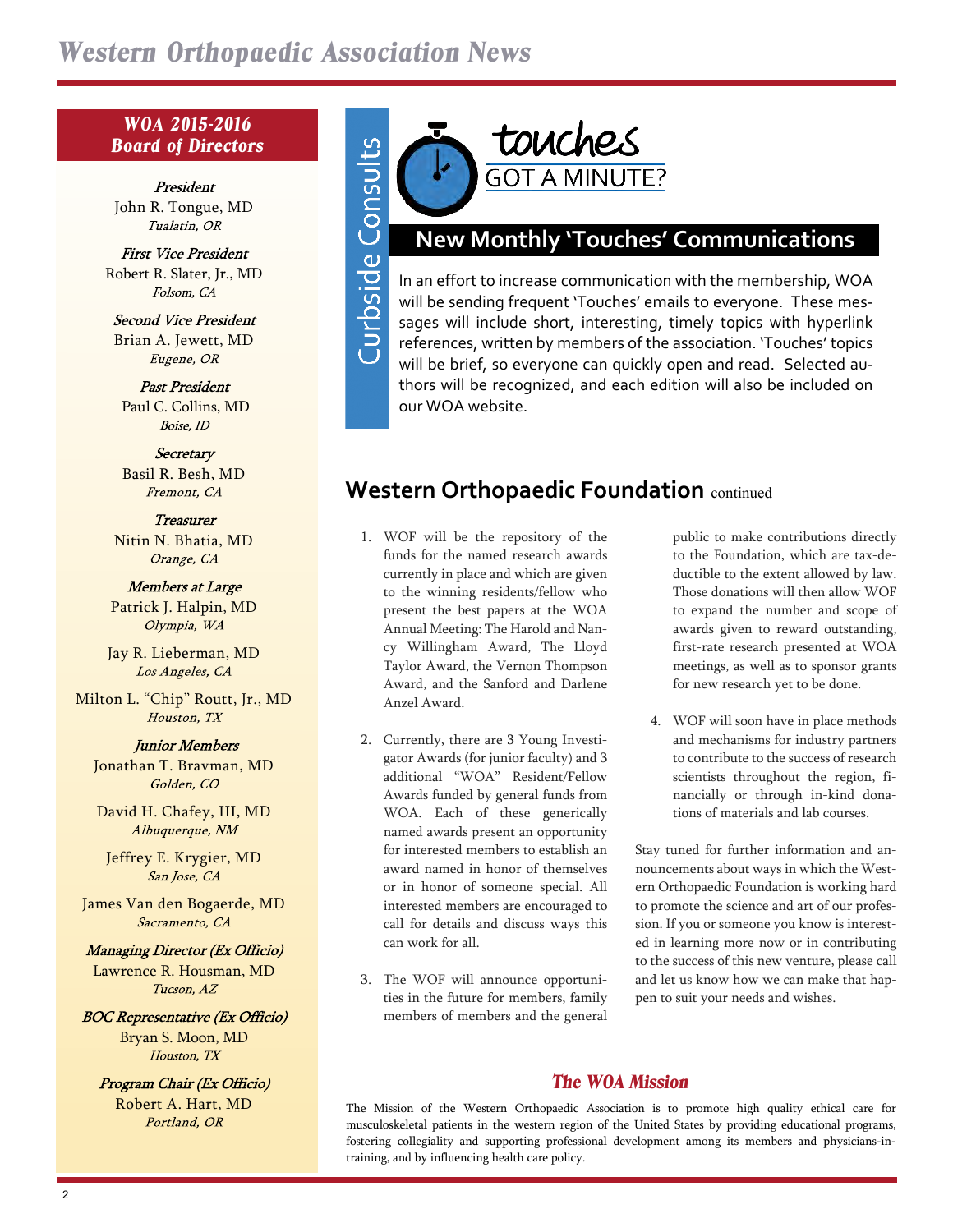## **Register Today for the 80th Annual Meeting**



The WOA Annual Meeting will be held September 28-October 1, 2016 at the Renaissance Indian Wells Resort in Indian Wells, California. Go online at to view the Preliminary Program, which includes all the meeting information.

Reawaken your sense of wonder at the Renaissance Indian Wells Resort. Set against the Santa Rosa Mountains at the foothills of Palm Springs' Coachella Valley, this stunning resort creates an atmosphere of luxury and relaxation unmatched in Rancho Mirage and Palm Desert. It captures the essence of California style, with a majestic staircase in the lobby, chic décor, and distinctive guest rooms. Enjoy delectable cuisine, sizzling nightlife, championship golf, an inviting sand-beach pool, a rejuvenating spa and breathtaking desert sunsets. This family friendly hotel also features Camp Oasis, an acclaimed kids' activities day camp. Come enjoy an oasis of modern luxury in Indian Wells, California.

For everyone's convenience WOA has reserved a block of sleeping rooms. To make a reservation at Renaissance Indian Wells Resort, call (800) 468-3571. Space is limited, so make your reservation early! Please mention

## *Upcoming WOA Meetings*



**81st Annual Meeting** August 2-5, 2017 Grand Hyatt Kauai Resort Koloa Kauai, HI



**82nd Annual Meeting** August 1-4, 2018 Westin Snowmass Resort Snowmass, CO

that you are with Western Orthopaedic Association to get the discounted rate. To register for the meeting go online at www.woa-assn.org.

Cutoff for WOA Room Rates is September 6, 2016.

## **2016 Program Chair's Message**

We have worked to put together a broadly interesting program for the WOA Annual Meeting this year. A number of volunteers have put together symposia covering most orthopaedic subspecialties. We have also kept the popular "rapid fire" sessions started at last year's meeting. These sessions not only engage the audience, but also give added space at the podium to allow more oral presentations.

In addition, we have added a resident directed session this year. Many of the selected papers in the scientific sessions will be presented by residents or fellows, so we are

hoping to have a substantial resident and fellow attendance. In addition to the educational program, there will be a networking session to allow interaction between faculty and trainees from around the Western Region.

I truly believe that this year's program will offer relevant content to any orthopaedist that attends. I hope that you will make time in your busy schedules to join us in Palm Desert!

Robert A. Hart, MD Program Chair

#### **2016 Program Committee**

The Western Orthopaedic Association gratefully acknowledges the following orthopaedic surgeons for their contribution to the development of the scientific program.

Robert A. Hart, MD, Chair Omer A. Ilahi, MD Jeffrey E. Krygier, MD William C. McMaster, MD Payam Tabrizi, MD

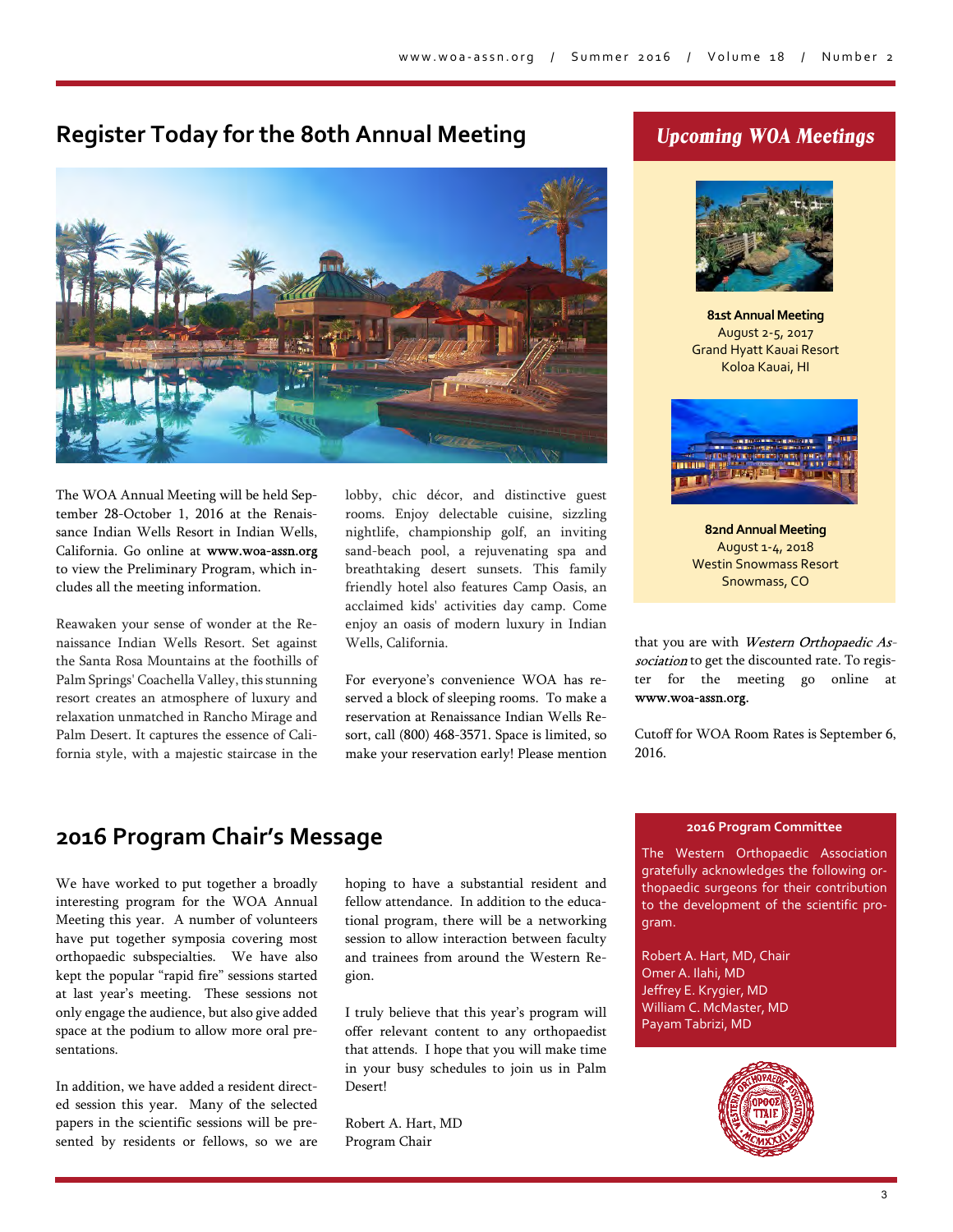## **2016 Presidential Guest Speaker**



WOA is pleased to welcome Mr. Timothy Briggs, MD as the 2016 Presidential Guest Speaker. He has served as Director of the Royal National Orthopaedic Hospital

and as President of the British Orthopaedic Association. He is a dynamic speaker and one of the world's most important arthroplasty surgeons. In partnership with The Royal National Orthopaedic NHS Trust, his courageous leadership focuses on improving access and outcomes for thousands of British patients.

Mr. Briggs qualified from The Royal London in 1982 with a distinction in surgery and prizes in anatomy and surgery. Appointed to the Royal National Orthopaedic Hospital senior registrar training program in 1988 and then to the consultant staff in 1992.

He has served as clinical and surgical tutor and is currently the Training Program Director responsible for over 50 trainees. He also chairs the North Central/North East London surgical training committee.

He is the current clinical lead and senior consultant for the sarcoma service with both a national and international reputation. This service has received a number of national awards for innovation in this area of practice. His clinical and research practice has focused on the management of sarcomas and complex hip and knee pathology. He was awarded his MD(Res) from UCL in 2009 and awarded an Honorary Professorship from UCL in the same year. He has published more than 150 papers and co-written/edited a number of orthopaedic text books.

He was Medical Director at the RNOHT for 15 years and was instrumental in ending 30 years of uncertainty and securing a rebuild of the hospital. This has now started!

He is currently Chair of the National Clinical Reference Group for specialized orthopaedics, and Chair of the Federation of Specialist Hospitals. He has been seconded onto the steering committee of the National Joint Registry from 2014. He was the President of the British Orthopaedic Association for 2014.

He authored the report "Getting it Right First Time", looking at the ways of improving the provision of Orthopaedic care in England. This received Government funding to run as a national pilot. So far over 200 hospitals have been visited and all orthopaedic providers in England will be visited. The subsequent report will fundamentally change the delivery of orthopaedic care across the country and was published in March 2015.

He has also authored ''The Chavasse Report'', which was launched in July 2014, which provides the solutions to improve the care of Armed Forces personnel, either serving or retired with musculoskeletal injuries, when discharged and reliant on the NHS for care.

He is married with three children, two of whom are at medical school. He played rugby at medical school, winning the Hospitals cup, and played for Blackheath in the 1980s. Now he enjoys farming, running a smallholding with his wife, and sailing.

# **Young Investigator Awards**

*Postoperative Total Hip Instability* Congratulations to the following 2016 WOA Young Investigator Award recipients. The Awards will be presented during the Scientific Program on Friday 7:05 am – 7:30 am.

Derek F. Amanatullah, MD, PhD, Stanford University School of Medicine, Redwood City, CA Obesity Is Associated With Early Total Hip Revision For Aseptic Loosening

Ariel Palanca, MD, Stanford University Medical Center, Stanford, CA The Scandanavian Total Ankle Replacement: Patient Outcomes At 15 Year Follow-Up

Kathryn Schabel, MD, Oregon Health and Sciences University, Portland, OR Vitamin D Deficiency In Patients With Osteoarthritis Undergoing Total Knee Arthroplasty

# **2016 WOA Resident/Fellow Award Recipients**

Congratulations to the following 2016 WOA Resident/Fellow Award Recipients. The award papers will be presented during the Scientific Program on Friday 7:30 am – 8:20 am.

The Lloyd Taylor, Vernon Thompson, Harold and Nancy Willingham, Sanford and Darlene Anzel, and Resident Award Winners will be announced Saturday evening.

Joseph W. Galvin, DO, Madigan Army Medical Center, Tacoma, WA *Critical Findings On MR-Arthrogram In Posterior Shoulder Instability*

Andrew R. Jensen, MD MBE, University of California at Los Angeles, Los Angeles, CA *Fibroadipogenic Progenitor Cells Cause Fatty Infiltration in Murine Rotator Cuff Tears*

Nathan Moroski, MD, University of California, Irvine, Orange, CA *Curcumin's Modulatory Effects On Inflammation In Animal Model Of Tendon Healing*

Luke T. Nicholson, MD, University of Southern California, Los Angeles, CA *Knee Sepsis Following Suprapatellar Medullary Nailing Of Open Tibia Fractures*

Sanjum Samagh, MD, Cedars-Sinai Medical Center; Los Angeles, CA Digital Radiography In Total Hip Arthroplasty: Technique And Clinical Results

Kent T. Yamaguchi, MD, University of California Los Angeles. Los Angeles, CA *Proximal Tibia Anterior Closing Wedge Osteotomy Effects On ACL Force*

Philip J. York, MD, University of Colorado, Aurora, CO *Previous Lumbar Fusion Poses Risk For*

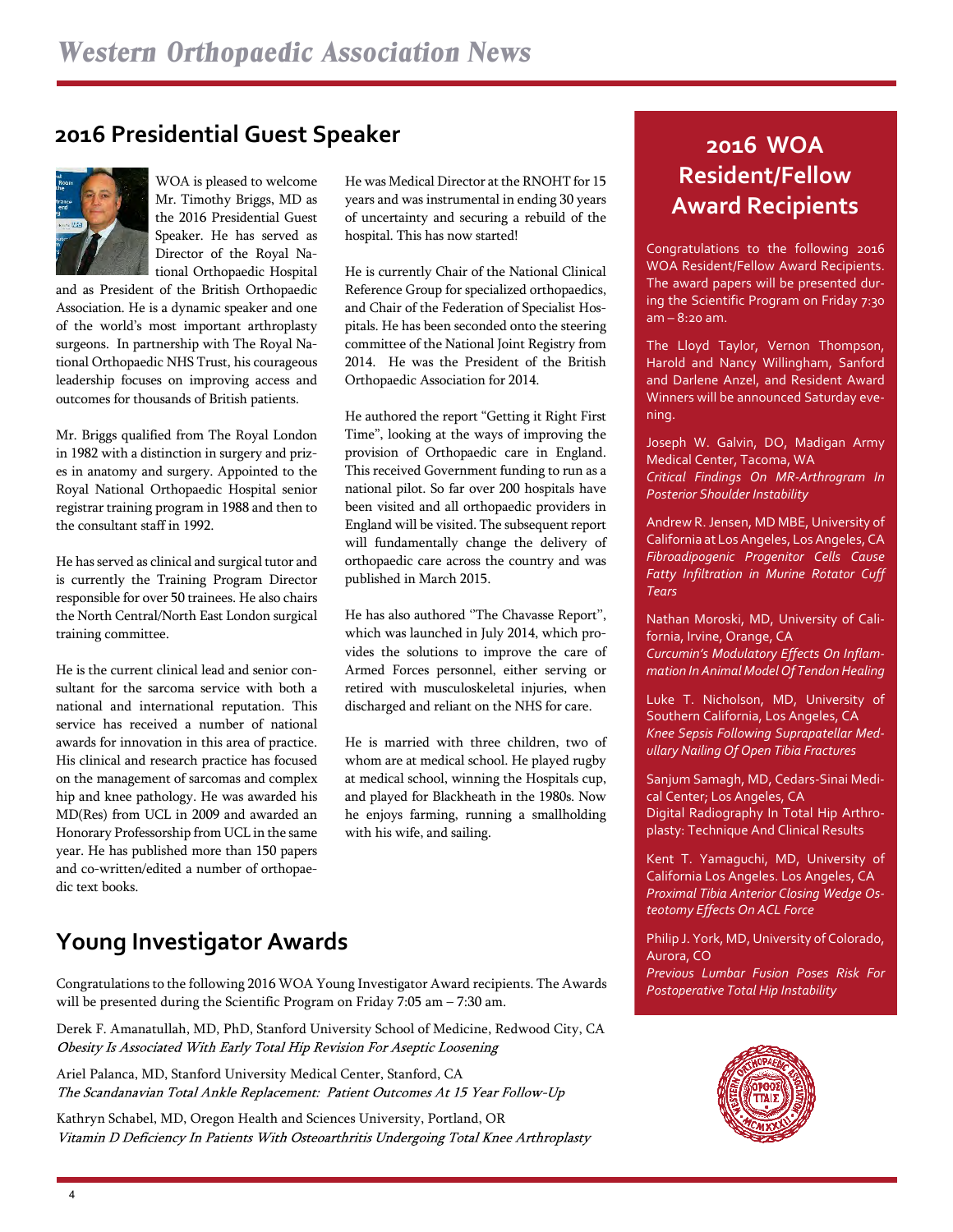## **2016 Howard Steel Lecturer**



WOA is pleased to have author Ronald C. White, Jr., PhD as its Howard Steel Lecturer for the 80th Annual Meeting. A wonderful speaker and brilliant writer

who will inspire us all. There is no better subject than American history to help us understand who we are and what it is to lead. Reading Dr. White's excellent book 'A. Lincoln' prior to the meeting will make his presentation even more meaningful.

He has written eight books including A. Lincoln: A Biography (2009), a New York Times, Washington Post, and Los Angeles Times bestseller. The book was honored as a best book of 2009 by the Washington Post, Christian Science Monitor, St. Louis Post-Dispatch, History Book Club, and Barnes & Noble. His Lincoln biography won the coveted Christopher Award in 2010 which salutes books "that affirm the highest values of the human spirit."

White is also the author of Lincoln's Greatest Speech: The Second Inaugural (2002), honored as a New York Times Notable Book of 2002, and a Washington Post and San Francisco Chronicle bestseller, and The Eloquent President: A Portrait of Lincoln Through His Words (2005), also Angeles Times bestseller, a selection of the History Book Club and the Book-of-the-Month Club.

He is presently writing a comprehensive biography of Ulysses S. Grant — American Ulysses — which will be published in the spring of 2015 by Random House.

He has lectured at the White House and been interviewed on the PBS News Hour. Dr. White is a graduate of UCLA and Princeton Theological Seminary with a Ph.D. in Religion and History from Princeton University. He has studied at Lincoln Theological College in England. He has been honored with a D. H. L. [Doctor of Humane Letters] from Whitworth University. He has taught at UCLA, Princeton Theological Seminary, Whitworth University, Colorado College, Rider University, and San Francisco Theological Seminary. He is a Fellow at the Huntington Library, Visiting Professor of History at UCLA, and a Senior Fellow of The Trinity Forum. He lives with his wife, Cynthia, in La Cañada, California.

# **Scientific Program Highlights**

THURSDAY - SEPTEMBER 29

GENERAL SESSION 1 - Foot & Ankle/Pediatrics  $S<sub>YMPOSIUM</sub> 1 -$  Pediatric Sports Injuries GENERAL SESSION 2-Total Hip CONCURRENT PA SESSION 1 - Pediatric Fractures RAPID FIRE SESSION  $3A-D$  – Total Hip, Trauma/Upper Extremity, Foot & Ankle and Spine/Pediatrics GENERAL SESSION 4 - AAOS, Presidential Guest Speaker - Mr. Timothy Briggs MBBS (Hons), MD(Res), MCh(Orth), FRCS(Ed), FRCS(Eng) SYMPOSIUM 2-Social Media in Orthopedics: Online Reputation Management and The Use of Twitter and Facebook SYMPOSIUM 3-Total Joint Arthroplasty SCIENTIFIC E-POSTERS (Open daily to all participants before and after the Scientific Program.) **RESIDENT REVIEW PROGRAM** MULTIMEDIA EDUCATION SESSION (Following Scientific Program)

FRIDAY - SEPTEMBER 30

GENERAL SESSION  $5$  – WOA/OREF Young Investigator Awards CONCURRENT PA SESSION 2 - Understanding MRIs GENERAL SESSION 6- WOA Resident Awards GENERAL SESSION 7- BOC Report and Howard Steel Lecture - Ronald C. White, Ir.,  $PhD$ RAPID FIRE SESSION 8A-D - Basic Science/ Other, Pediatrics, Total Knee/Total Hip and Sports CONCURRENT PA SESSION 3 - Ultrasound Usage SYMPOSIUM 4 - Modern Trauma Pitfalls and Solutions  $SVMPOSITION$  5 – Management of Metastatic Spine Disease SCIENTIFIC E-POSTERS (Open daily to all participants before and after the Scientific Program.)

MULTIMEDIA EDUCATION SESSION (Following Scientific Program)

SATURDAY - OCTOBER 1

Scientific Program)

 $GENERAL$  SESSION  $9$  – Total Knee/Upper Extremity CONCURRENT PA SESSION  $4$  – Casting RAPID FIRE SESSION 10A-D - Total Knee, Trauma, Upper Extremity and Spine  $SVMPOSITION 6 - Shoulder/Elbow$  $GENERAL$  SESSION  $11$  – OREF and Presidential Address SYMPOSIUM 7- Shoulder Dislocations GENERAL SESSION 12-Sports/Trauma SCIENTIFIC E-POSTERS (Open daily to all participants before and after the Scientific Program.) MULTIMEDIA EDUCATION SESSION (Following

#### **Multimedia Education Sessions**

The WOA will provide a multimedia education session following the Scientific Program on Thursday, Friday, and Saturday, September 29 - October 1. A comprehensive selection of AAOS videos will be available for your review. These videos will highlight surgical procedures and current concepts in orthopaedics. Registered attendees should find these videos informative and helpful in their practice.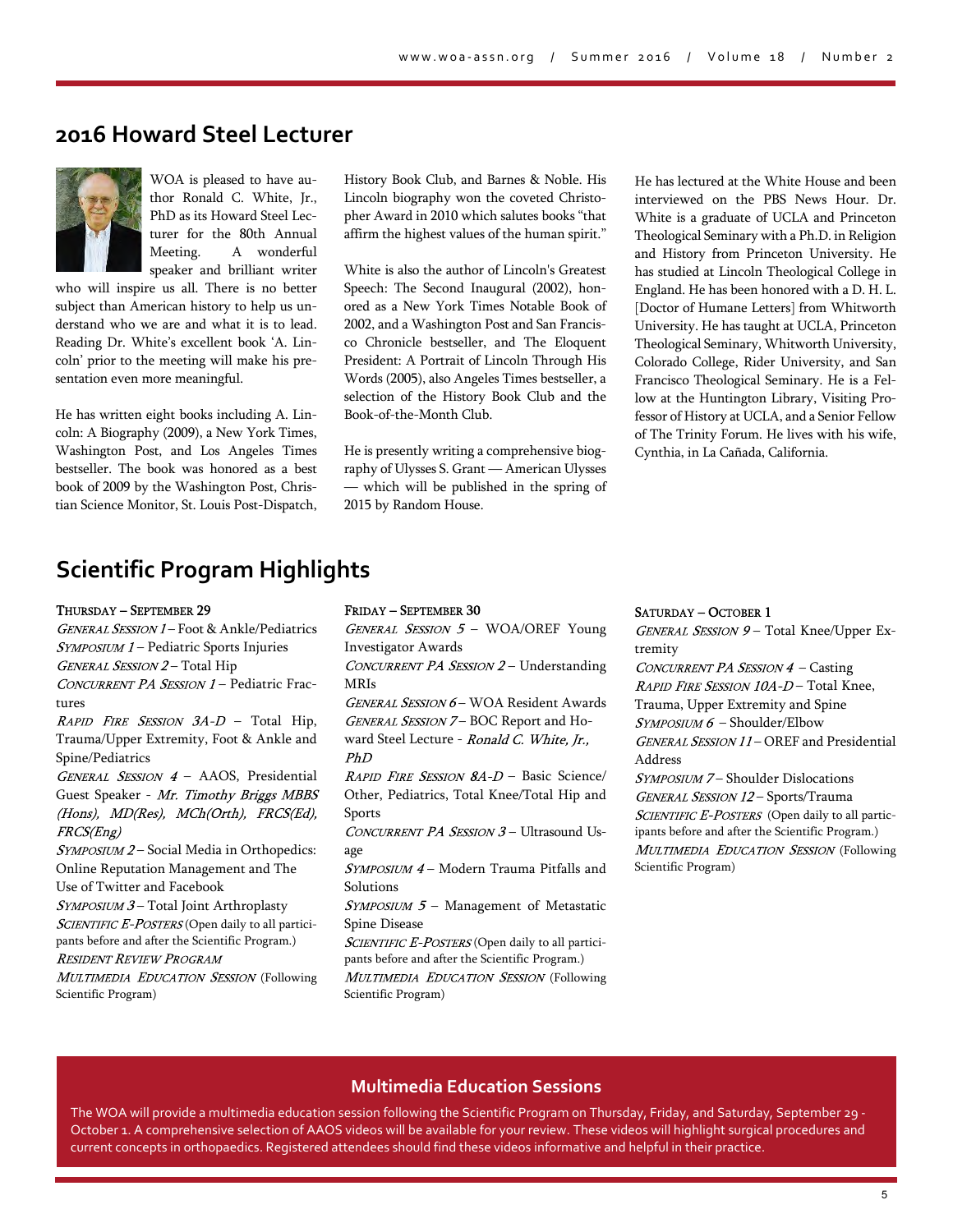

## **Doctors Betrayed By Traditional Financial Strategies** Part 2 of 2 **David B. Mandell, JD, MBA & H. Michael Lewellen, CFP®**

In Part 1 of this article, you learned why the following strategies may not make sense for most physicians.

1. Not using a corporation (or using the wrong type of corporation).

2. Owning assets your name, spouse's name, or jointly with spouse.

3. Making a questionable bet on traditional qualified retirement plans.

Part 1 of this article was included the Fall issue of the WOA Newslettter.

Part 2 focuses on tax, investment and insurance mistakes doctors make when following advice that is designed for tens of millions of average Americans. When professionals with significant tax, asset protection and retirement challenges use tools designed for people who pay little or no tax and will never be sued, problems are bound to arise. More importantly, this segment of the article offers you some helpful hints to avoid these pitfalls.

#### **Mistake #4 – Paying Full Price When the Government Offers to Pay Half.**

Technically, the government (Internal Revenue Service) is not paying half of anything. However, if they offer you a tax deduction and your combined state, federal and local marginal tax rate is close to 50%, you can think of a tax-deductible purchase as being half as expensive for you because the government will allow you to deduct this purchase. You must realize that nearly 50% of Americans do not pay any federal income tax (Source: IRS). You can either look to advisors who can help you legally reduce any unnecessary taxes or you can let the system work for everyone else but you. Let's look at an example of one simple way to use tax laws to your benefit.

Suggestion - Deduct Long Term Care insurance (LTCi) through your Practice.

Over 60% of American households will require some sort of Long Term Care assistance. Doctors, more than any other segment of the population, realize that longer life expectancies and skyrocketing medical costs significantly increase the probability of a family facing an illness with devastating financial consequences. Without a shifting of risk through a long term care insurance policy, you will have to pay for this assistance from your savings. You can cover your spouse through the practice even if you are not both physicians or employees. If you are a C corporation, you may receive a tax deduction for 100% of the premiums. Unlike traditional retirement plans where contributions that are tax-deductible and benefits are taxable, Long Term Care insurance premiums can be tax-deductible and the benefits are 100% tax-free.

There are also non-traditional benefit plans that also allow physicians to make contributions of \$100,000 or more per year, discriminate to only include the doctors or key employees, and access the funds before age 59-and-a-half without penalty. These plans can be set up to be very important pieces of a family's estate plan without sacrificing tax deductions or control of the assets by the doctor. For further information on these plans that are beyond the scope of this article, please contact the authors at (877) 656- 4362 or Mandell@ojmgroup.com.

#### **Mistake #5 – Using only Term Insurance Premiums.**

Some well-known advisors tout, "Buy term insurance and invest the difference." This is excellent advice for the "Average American" family who earns \$49,000 per year, pays 12% in federal income taxes, and has no potential liability or estate tax risk whatsoever. This is a perfect example of good advice for most people being terrible advice for high-income specialists.

Most Americans pay very little tax on investment income and don't care about asset protection, so the advice to disregard the tax-free accumulation and creditor protection benefits of cash value life insurance to maximize taxable investment accounts is fine…for those people. Beyond temporary income protection against the premature death of the breadwinner, the Average American has little need for cash value life insurance. If you have the following characteristics:

- I have no concern over lawsuits against me, my partners, my employees or my family.
- I am not worried about 23% to 47% of my investment income going to taxes.
- I don't mind 40%-70% of certain assets in my estate going to taxes when I die.

Does this sound like the typical physician situation? Of course not. These completely different characteristics clearly illustrate how "off the rack" planning that is widely accepted by the media and the general population may not adequately help doctors address their unique challenges.

#### Suggestion - Buy Cash Value Life Insurance for Tax-Savings and Asset Protection.

If you are skeptical of this advice, ask yourself whether you are skeptical because you did the calculations yourself (or reviewed a careful analysis by an expert) or because you have heard, "Buy term insurance and invest the difference" so many times that you have just accepted it as fact. To spare you the pain of a long mathematical proof, let us offer the following analysis.

1. Mutual funds growing at 7% (taxable) are worth 4%-5% (after taxes) to high income taxpayers like you versus 6% or more to Average Americans.

Statements and opinions expressed in the advertisements and information regarding products or services herein are those of the author(s) and do not necessarily reflect those of the Publisher or the Association. The Publisher and the Association do not assume any responsibility or liability for such material and do not endorse, guarantee or warrant any product or service advertised in this newsletter.

continued on page 7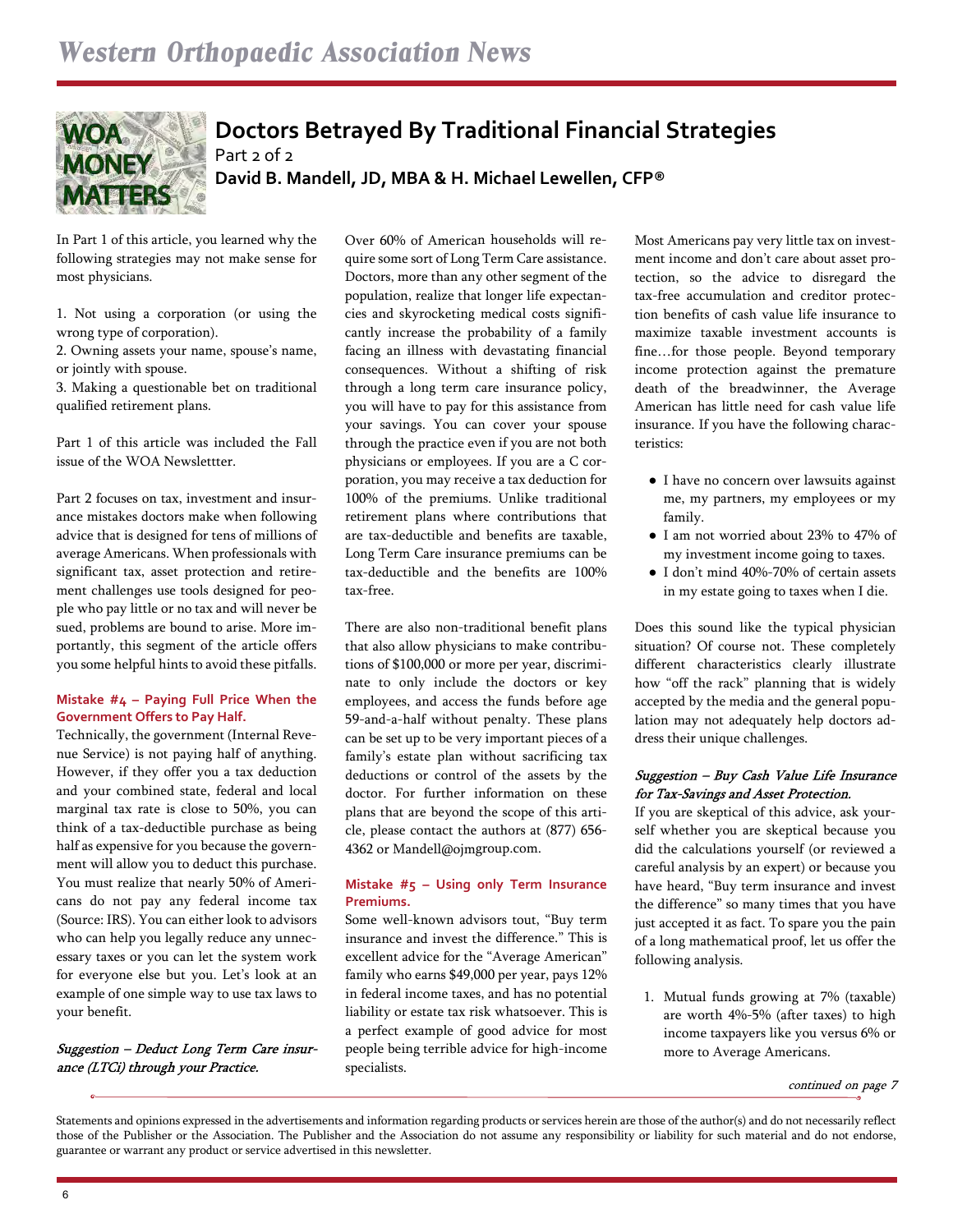# **Have you taken the Self-Assessment Exam yet?**

**It's free for members (a \$95 savings) and provides 10 CMEs toward your Maintenance of Certification requirements.**

**Register today at www.woa-assn.org/sae**

## **Money Matters continued**

- 2. Investment gains within cash value life insurance policies are tax deferred, and can be accessed tax-free.
- 3. For relatively healthy insureds, the annualized cost of all internal expenses within a life insurance policy range from 1% to 1.5%.
- 4. For families in high marginal tax brackets, the cost of the insurance policy is less than the cost of taxes on the same investment gains within mutual funds.

Without even factoring in the cost of the term insurance (which would reduce the total amount in the mutual fund portfolio), the cash value insurance investment outperforms buying term insurance and investing the difference. Yet another benefit is that life insurance is protected from creditors, and even from bankruptcy creditors, in many states. This is a benefit that may interest a physician's family, but be seen worthless to Average American family who has very little risk of a lawsuit.

EXAMPLE: Consider a 45-year-old healthy male who wants to invest \$25,000 per year for 15 years before retirement and then withdraw funds from ages 61 to 90. Assume this individual's tax rate on investments is 31% (50% from long term gains and dividends, 50% from short term gains, plus 6% state tax). Assume the gross pretax return of both taxable mutual fund investments and cash value life insurance are 7% per year.

● The individual who invests in mutual funds on a taxable basis will be able to

withdraw \$29,871 per year after taxes (without factoring in the costs of purchasing ANY term life insurance or the cost of creating legal structures for asset protection – which a doctor may need to do to protect assets from lawsuits).

● The individual who invests in cash value life insurance withdraws \$38,699 per year (no taxes on policy withdrawals of basis and loans) and has \$525,652 of life insurance protection.

In the example above, it is obvious that buying term and investing the difference in taxable investments WAS NOT BETTER than investing in tax-efficient life insurance for a highly compensated physician in a high tax bracket. The authors welcome your questions. You can contact them at (877) 656- 4362 or through their website www.ojmgroup.com.

SPECIAL OFFERS: For a free (plus \$10 S&H) hardcopy of For Doctors Only: A Guide to Working Less and Building More, please call (877) 656-4362. If you would like a free, shorter eBook version of For Doctors Only, please download our "highlights" edition at www.fordoctorsonlyhighlights.com.

David B. Mandell, JD, MBA, is an attorney, author of ten books for doctors, including FOR DOCTORS ONLY: A Guide to Working Less & Building More, and principal of the financial planning firm OJM Group [\(www.ojmgroup.com\)](www.ojmgroup.com), where H. Michael Lewellen, CFP ® serves as Director of Financial Planning. They can be reached at (877) 656-4362 or [mandell@ojmgroup.com](mailto:mandell@ojmgroup.com).

Disclosure: OJM Group, LLC. ("OJM") is an SEC registered investment adviser with its principal place of business in the State of Ohio. OJM and its representatives are in compliance with the current notice filing and registration requirements imposed upon registered investment advisers by those states in which OJM maintains clients. OJM may only transact business in those states in which it is registered, or qualifies for an exemption or exclusion from registration requirements. For information pertaining to the registration status of OJM, please contact OJM or refer to [www.adviserinfo.sec.gov,](www.adviserinfo.sec.gov) the Investment Adviser Public Disclosure website.

For additional information about OJM, including fees and services, send for our disclosure brochure as set forth on Form ADV using the contact information herein. Please read the disclosure statement carefully before you invest or send money.

This article contains general information that is not suitable for everyone. The information contained herein should not be construed as personalized legal or tax advice. There is no guarantee that the views and opinions expressed in this article will be appropriate for your particular circumstances. Tax law changes frequently, accordingly information presented herein is subject to change without notice. You should seek professional tax and legal advice before implementing any strategy discussed herein.

CIRCULAR 230 DISCLOSURE: IN COMPLIANCE WITH TREASURY DEPARTMENT REQUIRE-MENTS, WE INFORM YOU THAT ANY FEDERAL TAX ADVICE CONTAINED IN THIS COMMUNI-CATION AND ANY ASSOCIATED ATTACH-MENT IS NOT INTENDED, AND CANNOT BE USED, FOR THE PURPOSE OF (A) AVOIDING PENALTIES UNDER THE INTERNAL REVENUE CODE OR (B) PROMOTING, MARKETING OR RECOMMENDING TO ANY OTHER PARTY ANY TRANSACTION OR MATTER SET FORTH HERE-IN.